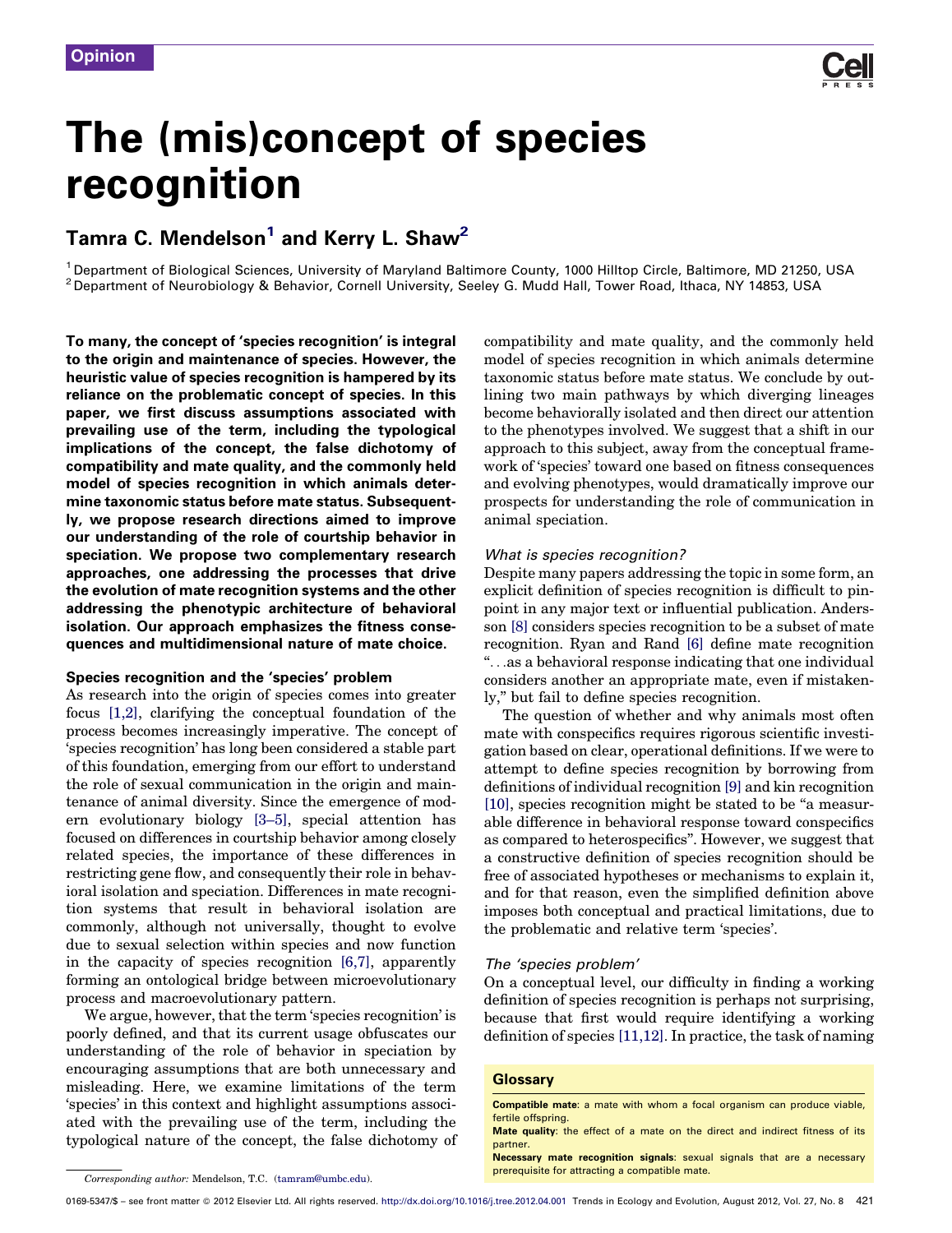species – hypothesizing boundaries between taxa that might continue to share trait variation – has challenged taxonomists since before Darwin. Theoretical treatments of the species problem are no less controversial, resulting in dozens of species concepts and no universal consensus on the nature of 'species' [\[11\],](#page-5-0) probably due to the varied means by which species differentiate [\[13\].](#page-5-0) Because all species designations are model-based hypotheses in practice, the term 'species recognition' can never be hypothesis-free, and will forever beg the question: what exactly do organisms 'recognize' when they express 'species recognition'?

On a more practical level, the expression of species recognition almost certainly depends on the identity of the referenced heterospecific. Species recognition exhibited by a focal organism in the face of one heterospecific might disappear when presented with another, more closely related species, or one of more similar phenotype. Thus, species recognition under any definition would be operational only when the heterospecific from which conspecifics are distinguished is explicitly identified.

Another problem with both conceptual and practical elements is that the term 'species recognition' is most often applied when an organism is distinguishing among individuals of a single sex; for example, when choosing a mate [\[6\]](#page-5-0) or responding to a potential competitor [\[14\]](#page-5-0). Yet, species of sexual organisms comprise two sexes. Whether animals recognize both sexes of their own species as a unified category distinct from heterospecifics is a different question from whether they can distinguish between species within a single sex. What defines an acceptable mate for a female is likely to be different than for a male, even though both categories belong to the same 'species'.

For these reasons, a logical and consistent use of the concept of species recognition will be difficult to achieve. Yet, even were it possible to solve these species problems, prevailing use of the term 'species recognition' is further burdened by various additional assumptions, outlined below.

## Prevailing assumptions

#### Species recognition as typology

One simple answer to the question of what animals recognize when endowed with 'species recognition' is that they are recognizing a compatible mate; that is, mates with whom reproduction will result in viable and fertile offspring. Equating species recognition with compatibility recognition probably follows from the widespread adoption of the biological species concept (BSC), the most commonly held model of the species entity [\[5,12\].](#page-5-0) The BSC describes species as actually or potentially interbreeding groups of organisms that are reproductively isolated from other such groups. Mayr [\[5,15\]](#page-5-0) argued that the 'biological meaning' of the species boundary is ''to serve as a protective device for a well-integrated, co-adapted set of gene complexes'', and that behavioral (i.e. species recognition) barriers are the largest and most important of these devices. Ironically, although the BSC was Mayr's answer to typological thinking about species, the expectation that all members of a species display species recognition (a concept that Mayr rejected) suggests a form of typological thinking. In fact, the ability to discriminate individuals of one group from another is itself a phenotype that evolves and not a static property of species.

Nevertheless, the appeal of species recognition under the BSC has now become so ingrained that mating with a heterospecific typically is considered a 'mistake', a 'recognition error', or an 'incorrect mating decision' without any knowledge of the fitness consequences of that decision. Although in many cases data validate the assumption that mating with heterospecifics results in relatively low-fitness hybrids, this assumption has been disproven in numerous systems, as shown by documented evidence of adaptive hybridization [\[16–19\]](#page-5-0) [\(Figure](#page-2-0) 1).

We suggest a fundamental disconnect between theory and practice is to blame for the common assumption that all 'good' species are incompatible with others. Despite the powerful theoretical utility of the BSC  $[12]$ , species descriptions in practice are rarely based on quantitative measures of reproductive isolation, but rather rely on statistical analyses of genetic and/or phenotypic character variation. Although valuable taxonomic characters often include reproductive phenotypes, species taxonomies should be considered hypotheses that are later tested through empirical analysis.

#### Distinguishing compatibility and quality

Another common practice in the literature on species recognition is to distinguish 'compatibility' from 'quality' when referring to the attributes of potential mates. A compatible mate in this context might be defined as 'a mate with whom a focal organism can produce a viable, fertile offspring', and people often draw on this concept to distinguish conspecifics from heterospecifics (see [\[20\]](#page-5-0)). Quality, by contrast, is defined as 'the effect of a mate on the direct and indirect fitness of its partner', such that a high quality mate is one that provides greater fitness benefits to the receiver. Because 'compatible' is often used synonymously with 'species' (see above), compatibility becomes a categorical variable, with a potential mate being either compatible (conspecific) or incompatible (heterospecific). Mate quality, by contrast, is assumed to vary continuously within a species.

There are at least two problems with distinguishing compatibility (species) from quality. First, compatibility almost certainly varies continuously, both within and between species. For example, not all conspecific sperm and egg pairs have equal compatibility; numerous studies report intraspecific variation in sperm size, testes size and fertilization success [\[15,20–22\].](#page-5-0) Similarly, the assumption that all heterospecific sperm and egg pairings are equally unlikely to be successful is not supported; numerous studies report fertilization success and the production of viable, fertile hybrids among members of different species [\[16–19\]](#page-5-0).

Second, if we define mate quality in terms of the fitness benefits accrued by the receiver, compatibility is simply one of many ways in which mates can vary along the quality continuum. Thus, compatibility is a subset of quality, representing one of many axes of variation in mate quality. Other axes of quality variation include the degree of parental investment, resource holding potential and indirect benefits such as good genes. Distinguishing a 'mate quality' decision from a 'species' or 'compatibility'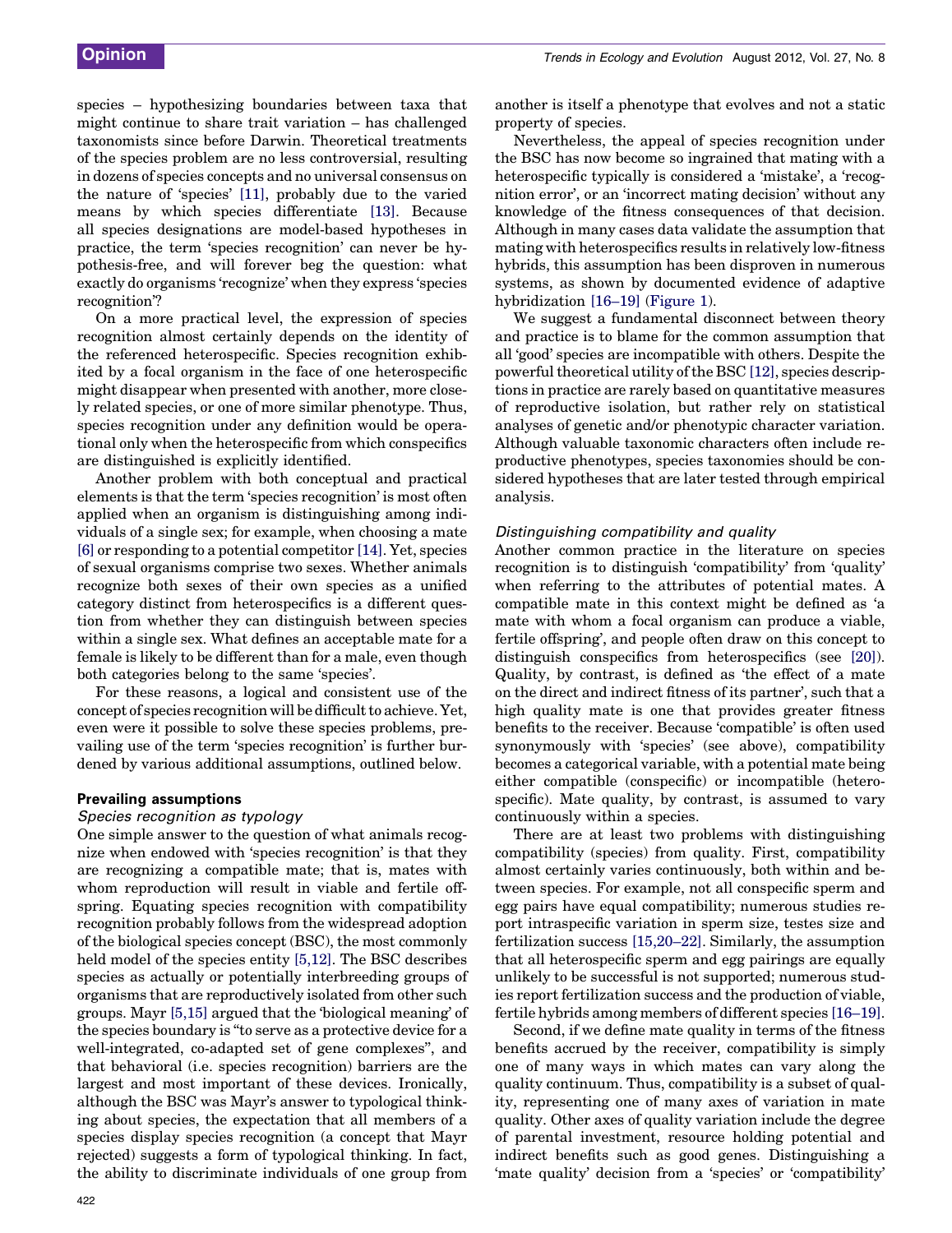<span id="page-2-0"></span>

Figure 1. Examples of adaptively hybridizing animal species in nature. (a) Collared flycatcher, Ficedula albicollis [\[17\]](#page-5-0) Reproduced from [http://www.hidephotography.com]. (b) Spadefoot toad, Spea bombifrons [\[16\]](#page-5-0) Reproduced, with permission, from Bill Peterman. (c) Medium ground finch, Geospiza fortis [\[18\]](#page-5-0) Reproduced, with permission, from Guiliano Gerra and Silvio Sommazzi. (d) Edible frog, Pelophylax esculentus [\[19\]](#page-5-0) Reproduced from [http://www.wikipedia.org].

decision therefore implies that some decisions are not about relative fitness. We see this as a false dichotomy. Every mating decision is a mate quality decision, and selection should favor preference alleles that maximize an individual's relative fitness, irrespective of taxonomic hypotheses [\[23\].](#page-5-0) If a signaler is incompatible with a receiver, that signaler is a low quality mate relative to that receiver. Selection is expected to favor preference alleles that reduce the response to that signal, increase the response to signals of high quality mates, or both.

Mating decisions might often incorporate multiple axes of quality variation  $[24]$ . Singling out the compatibility axis of quality is justified when selection to distinguish compatible from incompatible mates is a major driver of changes in mate recognition systems, as in cases of reinforcement [\[16,25,26\].](#page-5-0) In geographically isolated populations with no close congeners, however, for which variation in compatibility is unlikely to be a significant selective agent, the concept of species (compatibility) recognition would not apply. If most speciation occurs in allopatry [\[5,12\],](#page-5-0) the opportunity for selection due to differential compatibility is limited and a different agent of change must predominate.

#### Sequential model of mate choice

Finally, another assumption in the literature on species recognition is that animals engage in a sequential process

of mate choice, in which individuals must first choose the right species, and then choose the highest quality mate within their species. A number of problems emerge when examining this hypothesis in light of the arguments made above. The first is the 'species' problem, because the meaning of the term 'species' in this model is unclear from the perspective of the animal. If we attempt to clarify the term by substituting 'compatible mate' for 'species' (i.e. ''first choose a compatible mate, then choose a high quality mate''), the problem remains that compatibility is not distinct from quality, but is rather a kind of quality. What is left, then, is a model that describes a mating decision as a chronological process in which individuals first choose a compatible mate, and then choose a mate based on some other indicator of quality variation. In other words, the sequential model posits that signals indicating compatibility are perceived, processed and responded to before signals that indicate some other axis of quality.

It seems clear that different signal components can indicate (or correlate with) different axes of quality [\[24\]](#page-5-0), one of which might be compatibility in an interspecific context. However, whether compatibility indicators are processed first in a sequence, or even afforded the greatest weight among potentially multiple indicators of quality in a complex signal, is an intriguing hypothesis that has not, to the best of our knowledge, been empirically tested.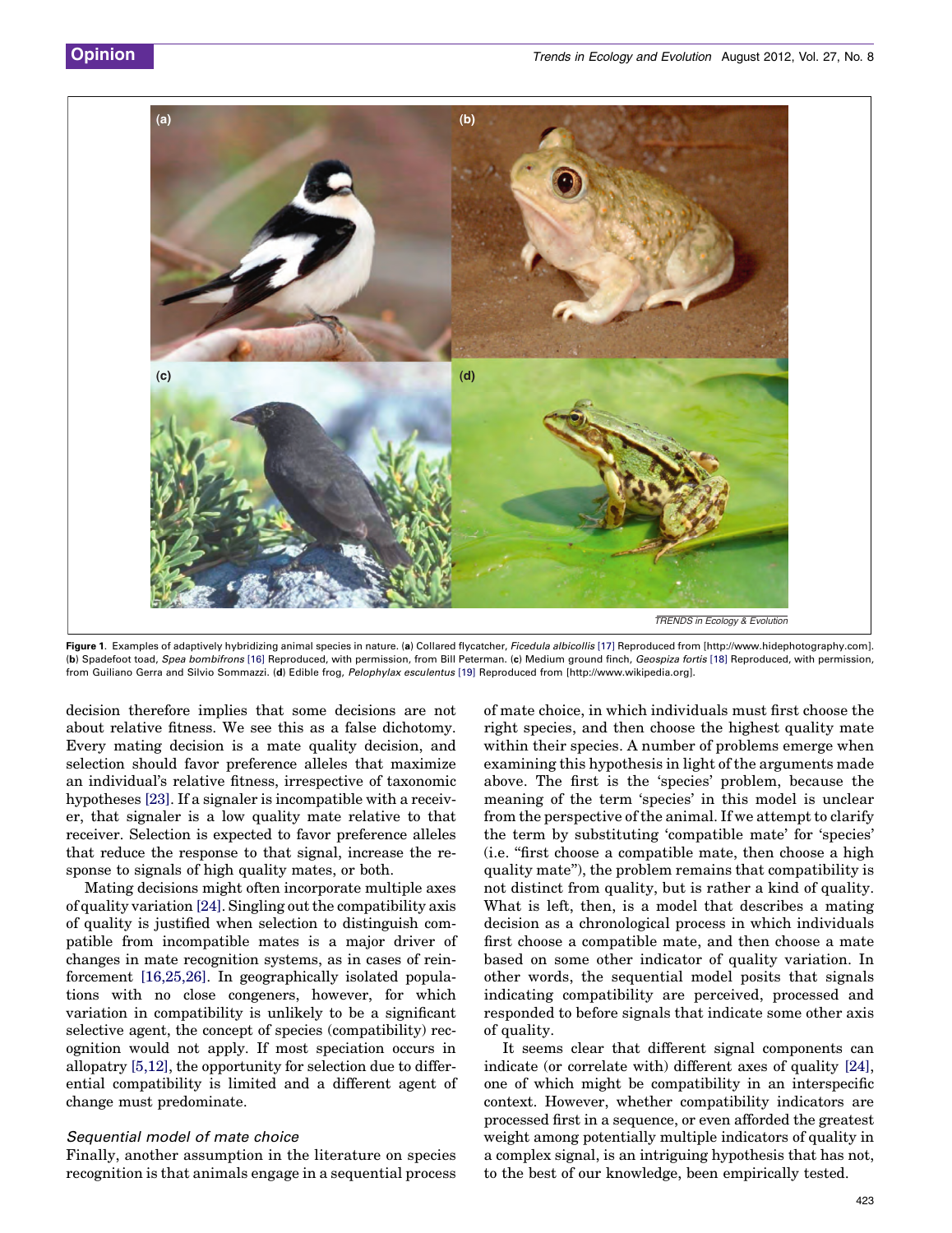#### Research framework

Our main objective is to understand the role of sexual communication in the origin and maintenance of animal diversity. For decades, the concept of species recognition has held a central place in efforts to achieve that objective; however, for reasons outlined above, we conclude that the concept is hindering our progress. Here, we outline a research framework that does not rely on the concept of species recognition, focusing on the processes that drive changes in mate recognition systems and the phenotypic differences that restrict gene flow between diverging lineages.

## The evolution of mate recognition systems

Two general pathways can lead to distinctions in mate recognition behavior between diverging lineages and behavioral isolation. We refer to these pathways as 'endogenous' for processes driven from within a species, and 'exogenous' for processes driven by external factors (both biotic and abiotic). The dichotomy is somewhat artificial because evolution always occurs within a lineage and fitness is always expressed in the context of an environment. Nonetheless, this structure has heuristic value in clarifying alternative processes that lead to changes in mate recognition phenotypes and, ultimately, behavioral isolation.

Endogenous processes are best illustrated by allopatric models of speciation, in which behavioral isolation evolves as a byproduct of evolution in geographically isolated populations, independently of environmental differences [\[12\]](#page-5-0). Sexual selection is the process most often implicated in the evolution of behavioral isolation between allopatric populations [\[7\]](#page-5-0) and is expected to favor courtship traits that provide direct or indirect benefits to receivers [\[8,27\]](#page-5-0). In either case, sexual selection can lead to behavioral isolation if signals and preferences coevolve to fixation [\[28\]](#page-5-0). Genetic drift is an alternative process appropriately considered endogenous, because evolution occurs due to random sampling of genetic variation within a population. Genetic drift has been hypothesized to cause evolution in sexual traits in founder effect models [\[29,30\]](#page-5-0).

An important distinction between endogenous and exogenous pathways is that an endogenous pathway, via selection, drift or a combination of the two, can fix differences in mate recognition systems with no influence from other species. By contrast, exogenous pathways to divergence occur as a direct result of differences in biotic or abiotic features of the environment. For example, reproductive interference might occur when the signal values and/or preference functions of two sympatric species overlap, leading to maladaptive behavior in receivers. If receivers that are attracted to heterospecific signals suffer some fitness cost, selection should favor preferences that increase the probability of conspecific mating. Reproductive interference has been discussed in one form or another by various authors [\[31–33\]](#page-5-0); we briefly summarize the chief means by which it can operate.

In the case of closely related overlap, two species with overlapping mate recognition systems are so closely related that heterospecific mating is likely to occur, and receivers suffer either direct or indirect fitness costs. If receivers responding to heterospecific signals suffer reduced mating or fertilization success, sexual selection should act directly to reduce those preference alleles in the population. If hybrids form and themselves suffer reduced fitness, selection on preference alleles is indirect but the effect is similar; this is the classic mechanism of reinforcement [\[4,34\]](#page-5-0). In both cases, behavioral isolation increases between the two sympatric species and, potentially, between allopatric conspecific populations, if only some populations experience the overlap [\[33\]](#page-5-0). The relative importance of sexual selection versus reinforcement in explaining behavioral isolation is unknown, and the two processes might act together.

In cases of distantly related overlap, two species with overlapping mate recognition systems are so distantly related that heterospecific mating is never attempted; for example, when the signals of singing insects and singing birds overlap in acoustic space. Here, selection on preference alleles can arise due to unproductive mate searching, as confused receivers waste time and are exposed to predation risk in searching for mates. Selection in this case should act directly on signals and preferences to reduce the overlap in signaling space, and behavioral isolation is expected to evolve between allopatric, conspecific populations if only some experience the overlap. Hoskin and Higgie [\[33\]](#page-5-0) highlight multiple examples of distantly related overlap, including deceptive mimicry [\[35\]](#page-6-0) and competition for signal space [\[36\]](#page-6-0).

A third kind of overlap is abiotic overlap, which occurs when features of an animal's mating signal overlap with an abiotic feature of the environment such as rushing water or wind [\[37\]](#page-6-0). As in distantly related overlap, receivers suffer search costs because mates are difficult to detect; selection is expected to favor signal variants that do not overlap with the interfering abiotic 'noise', as well as preferences for those variants. As in cases of distantly related overlap and some cases of closely related overlap, behavioral isolation is expected to evolve between allopatric, conspecific populations, only some of which experience the overlap and ensuing selection. Cases of sensory drive [\[38\]](#page-6-0) provide examples of abiotic overlap.

In addition to reproductive interference, another exogenous pathway proceeds via divergent ecological selection on viability traits that affect mating success, whereby mate recognition systems evolve as a byproduct of adaptation to distinct ecological niches. Here, preferences might evolve due to either direct or indirect selection, creating a context for sexual selection. This collaboration between ecological and sexual selection could drive divergence between allopatric or sympatric populations; examples include preference for body size in divergent ecotypes of fishes and sympatric speciation via 'magic traits' [\[39\].](#page-6-0)

Although not exhaustive, this framework is intended to inspire various hypotheses by which mate recognition systems might evolve and reduce the probability of gene flow between divergent lineages. Selection to distinguish compatible from incompatible mates is only one of many processes by which preferences for conspecifics can increase. However, when animals are said to use certain signals 'for' species recognition, as commonly noted, the implication is that selection has favored signals and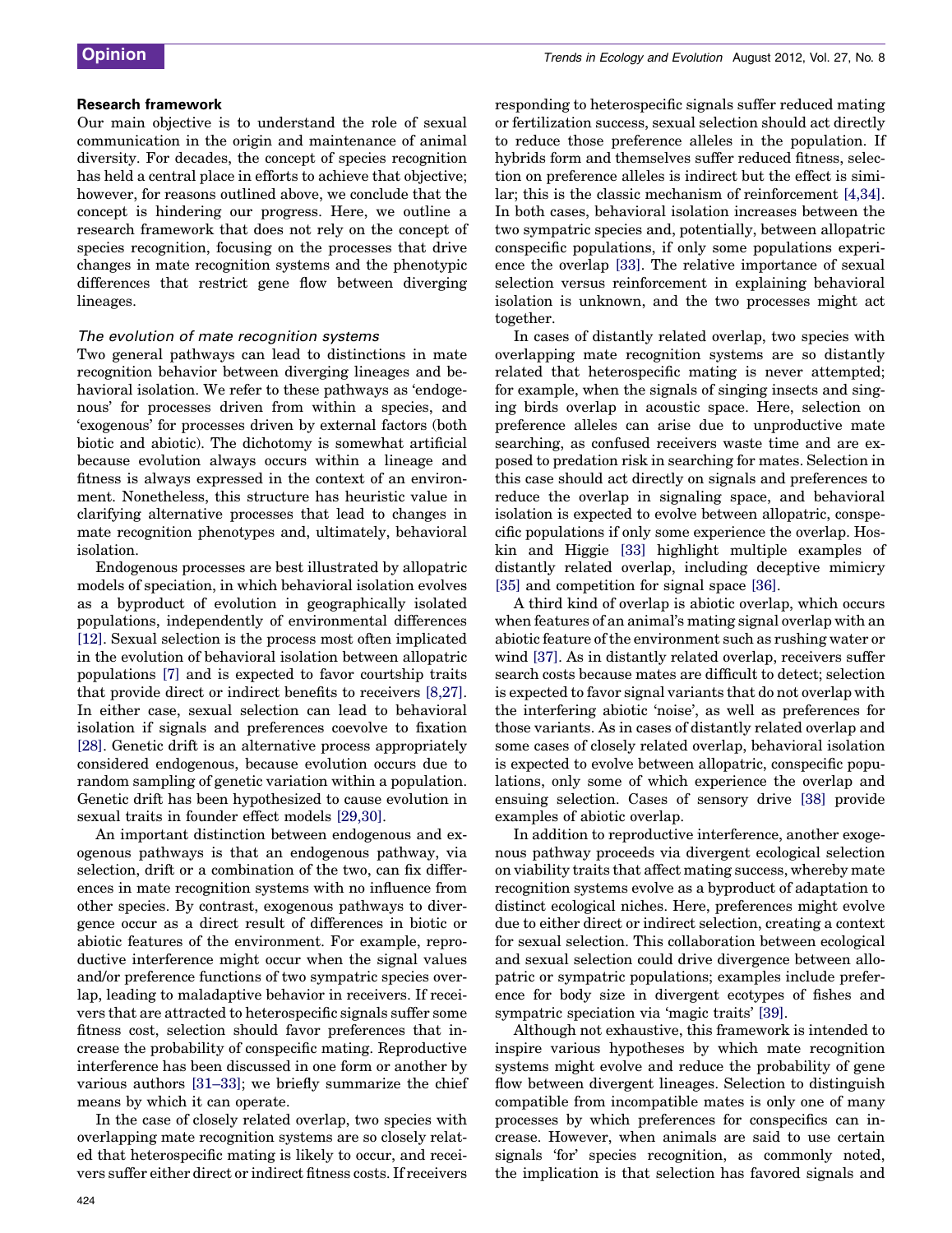preferences that distinguish compatible from incompatible mates. In such cases, we suggest that species recognition is better termed 'compatibility recognition' and that this hypothesis be rigorously tested before concluding that selection on compatibility variation is driving the evolution of mate recognition systems.

#### Identifying relevant phenotypes

Identifying the processes that lead to behavioral isolation requires careful characterization of the phenotypes involved [\[2\].](#page-5-0) A consensus view in the literature suggests universal characteristics of 'species recognition' signals to be: fixed in a species; unique to a species; and necessary for attracting a compatible mate. These types of signals are of fundamental interest because they are likely to represent the signal differences responsible for behavioral isolation, but referring to them as species recognition signals is not constructive for the reasons outlined above. Of these three characteristics, we are particularly interested in signals that are a prerequisite (sine qua non) for attracting a compatible mate. We refer to these as necessary mate recognition signals, and we hypothesize that when necessary signals are fixed in and unique to a given species, differences in these signals contribute to behavioral isolation.

Necessary recognition signals are traits, or combinations of traits, that must be present to elicit mating from a compatible member of the opposite sex. Identifying a necessary recognition signal requires either removing it entirely from a display—if this eliminates a mating response, the signal is necessary—or manipulating its value and testing for thresholds of acceptability, which can determine a range of necessary signal values [\[40\]](#page-6-0). Necessary signals could vary categorically or continuously; for example, a 'red' belly might be necessary to elicit a mating response, but a range of values of 'red' might be acceptable.

Importantly, this use of the term 'species recognition' is independent of evolutionary process, and rather appears to describe a certain class of signaling phenotypes. Necessary recognition signals presumably evolve due to any of the processes outlined above, so it is important to disentangle common uses of the term 'species recognition', which differ with respect to proximate and ultimate assumptions. When used to mean compatibility recognition, species recognition assumes an ultimate cause, in this case an exogenous process (i.e. reinforcement). By contrast, necessary recognition signals describe a functional, proximate class of phenotypes with no reference to the underlying process. If, over time, compatibility indicators become a necessary prerequisite for mating, compatibility and necessary signals might be one and the same, but this is not a given. If most speciation occurs in allopatry [\[5,12\]](#page-5-0), necessary recognition signals are not likely to arise due to the benefits of distinguishing compatible from incompatible mates.

Ultimately, we wish to describe the entire suite of signal combinations that define an acceptable mate (Figure 2). Animals respond not to taxonomic hypotheses but to combinations of signal values that they find attractive to varying degrees. Defining the multidimensional phenotypic space that represents an acceptable mate, understanding how



Figure 2. Multidimensional preference space. Two signals that vary from low to high values are represented on the  $x$ - and  $z$ -axes, and the degree to which an individual responds with mating behavior is on the  $\gamma$ -axis. The center of the  $\gamma$ -axis represents zero response. Above the center line indicates an increased probability of mating, below the line a decreased probability of mating, as might occur if selection favors avoiding heterospecifics. The shape of this preference function and the axes of signal variation that define it are likely to differ between males and females. Figure modified with permission from Rodney J. Dyer.

that space changes throughout an organism's lifespan with ecological circumstances and over evolutionary time, how males differ from females, and how species differ from one another is key to understanding how sexual communication contributes to speciation. Moreover, by measuring the strength of responses alongside the fitness consequences of those responses and the frequency distribution of signal combinations, we can begin to predict how mate recognition systems and the boundaries of mate acceptance will evolve over time [\[41\]](#page-6-0).

#### The phenotypic architecture of behavioral isolation

Given that animals are likely to integrate more than two axes of signal variation in mate choice, the heuristic illustrated in Figure 2 is overly simplistic. For practical reasons, we might never entirely map the multidimensional phenotypic space that represents an acceptable mate. Nonetheless, meaningful signal differences between species – signal differences that result in reduced gene flow and ultimately the maintenance of diversity – can be identified by examining the phenotypic architecture of behavioral isolation. In particular, which signal differences restrict mating between heterospecifics? We hypothesize that these represent differences in necessary mate recognition signals and contribute to the multidimensional axes shown in Figure 2.

Identifying signal differences that contribute to behavioral isolation is not trivial and requires creative experimental design; many signals might differ between two focal species, and only a subset of these may contribute to behavioral isolation. Here, we outline five experimental conditions that should be met to identify signals that might contribute to behavioral isolation between species ([Box](#page-5-0) 1). Some of the most well supported examples of signals that play a substantial role in behavioral isolation include pheromone composition in moths [\[42\],](#page-6-0) spiders [\[43\]](#page-6-0) and Drosophila [\[44\],](#page-6-0) wing coloration in butterflies [\[45–48\]](#page-6-0)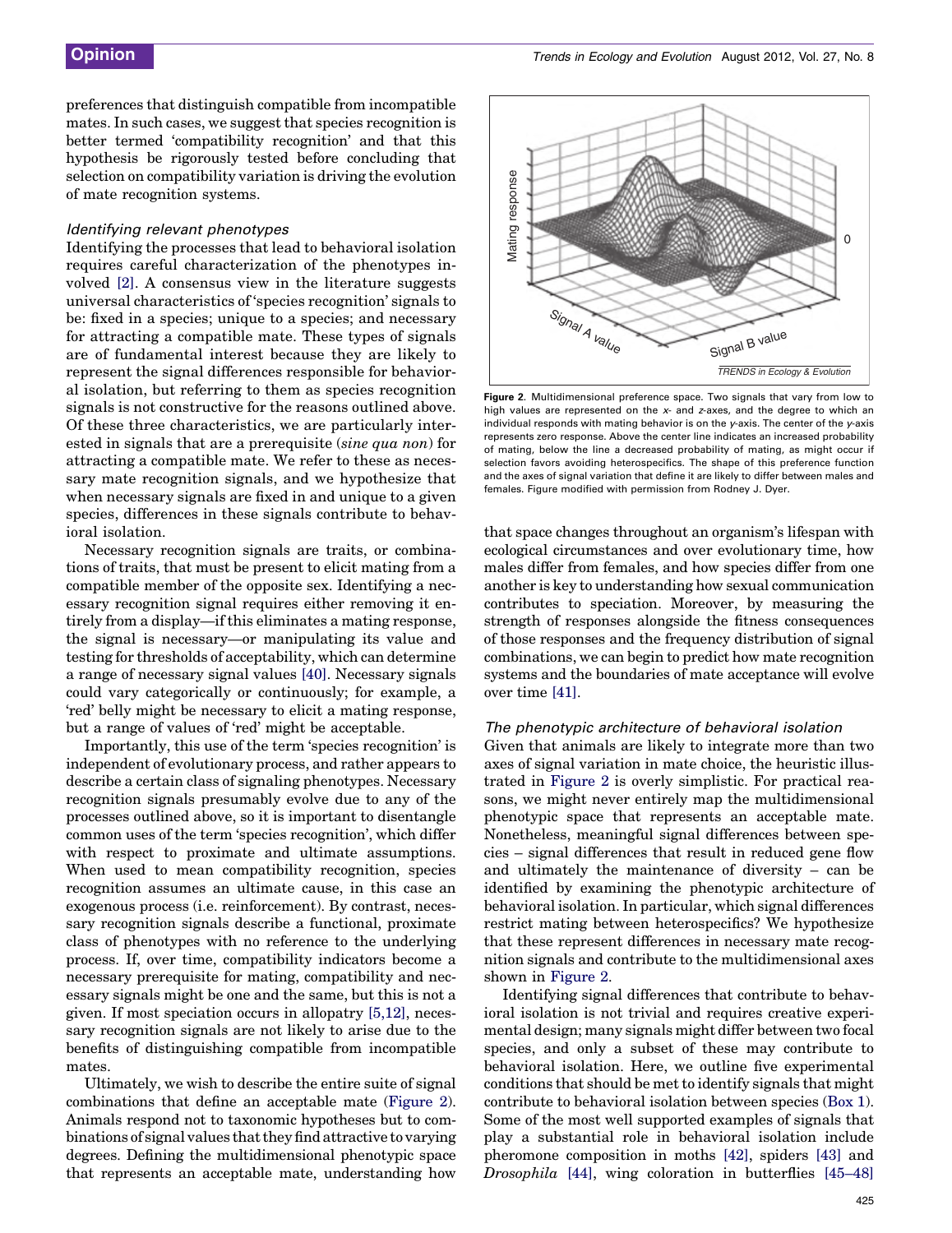#### <span id="page-5-0"></span>Box 1. Experimentally identifying signal differences that contribute to behavioral isolation

- Receivers must respond preferentially to conspecific over heterospecific values of the signal in question. (Although this criterion might seem obvious, it is remarkable how many signals have been identified as contributing to behavioral isolation simply because they differ between species).
- Candidate signals should be presented to receivers embedded within the full array of realized signals. (In behavioral trials, the system should be manipulated such that all variables [i.e. signals] are held constant except those whose effect is to be measured).
- Only the signals of interest should be manipulated. (Manipulating only the signal value of interest can be difficult, because manipulating one signal can inadvertently affect another. For example, preventing a signaler from expressing one element of its normal sequence of courtship behavior might alter its subsequent behavior).
- $\bullet$  The mate-choice design should reflect natural social conditions. (Social cues and the opportunity to compare several signalers at once might [or might not] be an integral part of a receiver's mating decision, and mate choice has been shown to vary with the social demography of the testing regime [\[53,54\]](#page-6-0). A mate choice design that mimics natural social conditions will provide the most relevant results).
- Receivers should express their mate choice by mating. (Mate choice studies often confine one sex to an inaccessible chamber to control for intrasexual competition. This experimental design does not allow receivers to conclusively demonstrate their mate choice and may preclude the exchange of critical signals that affect mating decisions, for example tactile cues).

and damselflies [25], nuptial coloration in fish [\[49,50\]](#page-6-0) and frogs [\[51\],](#page-6-0) and acoustic behaviors in insects and frogs [\[52\]](#page-6-0). As these signals become convincingly demonstrated across a range of taxa, universal characteristics or general principles can emerge, and the forces that drive their evolution can be tested.

#### Conclusion

Our aim is to highlight the ways in which the term 'species recognition' can be confusing or misleading. These include assumptions that are necessarily inherent (the 'species problem') and unnecessarily inherent (that heterospecifics are incompatible, that compatibility differs from quality, that mate choice is based on a sequential algorithm with compatibility indicators processed first) to a concept of species recognition. We outline what we hope is a constructive framework for investigating the evolution of mate recognition systems and its role in the origin and maintenance of animal diversity. Our framework emphasizes the fitness consequences of a mating decision irrespective of taxonomic distinctions, the multidimensional nature of mate choice, and the types of experiments necessary to identify signal differences that contribute to behavioral isolation.

#### Acknowledgments

We wish to thank H.K. Reeve, K. Omland, B. Lohr, the NESCent working group on sexual selection and speciation, and members of the Mendelson laboratory at UMBC and the Shaw laboratory at Cornell University for helpful discussions. We thank M. Ritchie and two anonymous reviewers for helpful suggestions on the manuscript.

#### References

1 The Marie Curie SPECIATION network (2011) What do we need to know about speciation? Trends Ecol. Evol. 27, 27–39

- 2 Shaw, K.L. and Mullen, S.P. (2011) Genes versus phenotypes in the study of speciation. Genetica 139, 649–661
- 3 Fisher, R.A. (ed.) (1930) In The Genetical Theory of Natural Selection, Oxford University Press
- 4 Dobzhansky, T. (ed.) (1937) In Genetics and the Origin of Species, Columbia University Press
- 5 Mayr, E. (ed.) (1963) In Animal Species And Evolution, Harvard University Press
- 6 Ryan, M.J. and Rand, A.S. (1993) Species recognition and sexual selection as a unitary problem in animal communication. Evolution 47, 647–657
- 7 Ritchie, M.G. (2007) Sexual selection and speciation. Annu. Rev. Ecol. Evol. Syst. 38, 79–102
- 8 Andersson, M.B. (ed.) (1994) In Sexual Selection, Princeton University Press
- 9 Beer, C.G. (1970) Individual recognition of voice in the social behavior of birds. In Advances in the Study of Behavior (Vol. 3) (Lehrman, D.S. et al., eds), In pp. 27–74, Academic Press
- 10 Hepper, P.G. (1986) Kin recognition: functions and mechanisms, a review. Biol. Rev. 61, 63–93
- 11 Hey, J. (2001) The mind of the species problem. Trends Ecol. Evol. 16, 326–329
- 12 Coyne, J.A. and Orr, H.A., eds (2004) In Speciation, Sinauer Associates
- 13 Shaw, K.L. (1998) Species and the diversity of natural groups. In Endless Forms: Species and Speciation (Howard, D.J. and Berlocher, S.H., eds), In Oxford University Press
- 14 Ratcliffe, L.M. and Grant, P.R. (1985) Species recognition in Darwin's finches (Geospiza, Gould). III. Male responses to playback of different song types, dialects and heterospecific songs. Anim. Behav. 33, 290–307
- 15 Ward, P.I. (1998) Intraspecific variation in sperm size characters. Heredity 80, 655–659
- 16 Pfennig, K.S. (2007) Facultative mate choice drives adaptive hybridization. Science 318, 965–967
- 17 Veen, T. et al. (2001) Hybridization and adaptive mate choice in flycatchers. Nature 411, 45–50
- 18 Grant, P.R. and Grant, B.R. (1992) Hybridization of bird species. Science 256, 193–197
- 19 Semlitsch, R.D. and Reyer, H-U. (1992) Performance of tadpoles from the hybridogenetic Rana esculenta complex: interactions with pond drying and interspecific competition. Evolution 46, 665–676
- 20 Tregenza, T. and Wedell, N. (2000) Genetic compatibility, mate choice, and patterns of parentage: an invited review. Mol. Ecol. 9, 1013–1027
- 21 Petersen, C.W. (2001) Components of fertilization success in the bluehead wrasse, Thalssoma bisfasciatum. Behav. Ecol. 12, 237–245
- 22 Schulte-Hostedde, A.I. et al. (2003) Intraspecific variation in testis size of small mammals: implications for muscle mass. Can. J. Zool. 81, 591– 595
- 23 Sullivan, B.K. (2009) Mate recognition, species boundaries, and the fallacy of "species recognition". Open Zool. J. 2, 86-90
- 24 Hebets, E.A. and Papaj, D.R. (2005) Complex signal function: developing a framework of testable hypotheses. Behav. Ecol. Sociobiol. 57, 197–214
- 25 Saetre, G.P. et al. (1997) A sexually selected character displacement in flycatchers reinforces premating isolation. Nature 387, 589–592
- 26 Svensson, E.I. et al. (2007) Gender differences in species recognition and the evolution of asymmetric sexual isolation. Curr. Biol. 17, 1943– 1947
- 27 West-Eberhard, M.J. (1983) Sexual selection, social competition, and speciation. Q. Rev. Biol. 58, 155–183
- 28 Kirkpatrick, M. and Ravigne, V. (2002) Speciation by natural and sexual selection: models and experiments. Am. Nat. 159, S22–S35
- 29 Kaneshiro, K.Y. (1980) Sexual isolation, speciation, and the direction of evolution. Evolution 34, 437–444
- 30 Carson, H.L. and Templeton, A.R. (1984) Genetic revolutions in relation to speciation phenomena: the founding of new populations. Annu. Rev. Ecol. Syst. 15, 97–131
- 31 Burdfield-Steel, E.R. and Shuker, D.M. (2011) Reproductive interference. Curr. Biol. 21, R450–R451
- 32 Groening, J. and Hochkirch, A. (2008) Reproductive interference between animal species. Q. Rev. Biol. 83, 257–282
- 33 Hoskins, C.J. and Higgie, M. (2010) Speciation via species interactions: the divergence of mating traits within species. Ecol. Lett. 13, 409–420
- 34 Butlin, R.K. (1995) Reinforcement: an idea evolving. Trends Ecol. Evol. 10, 432–434